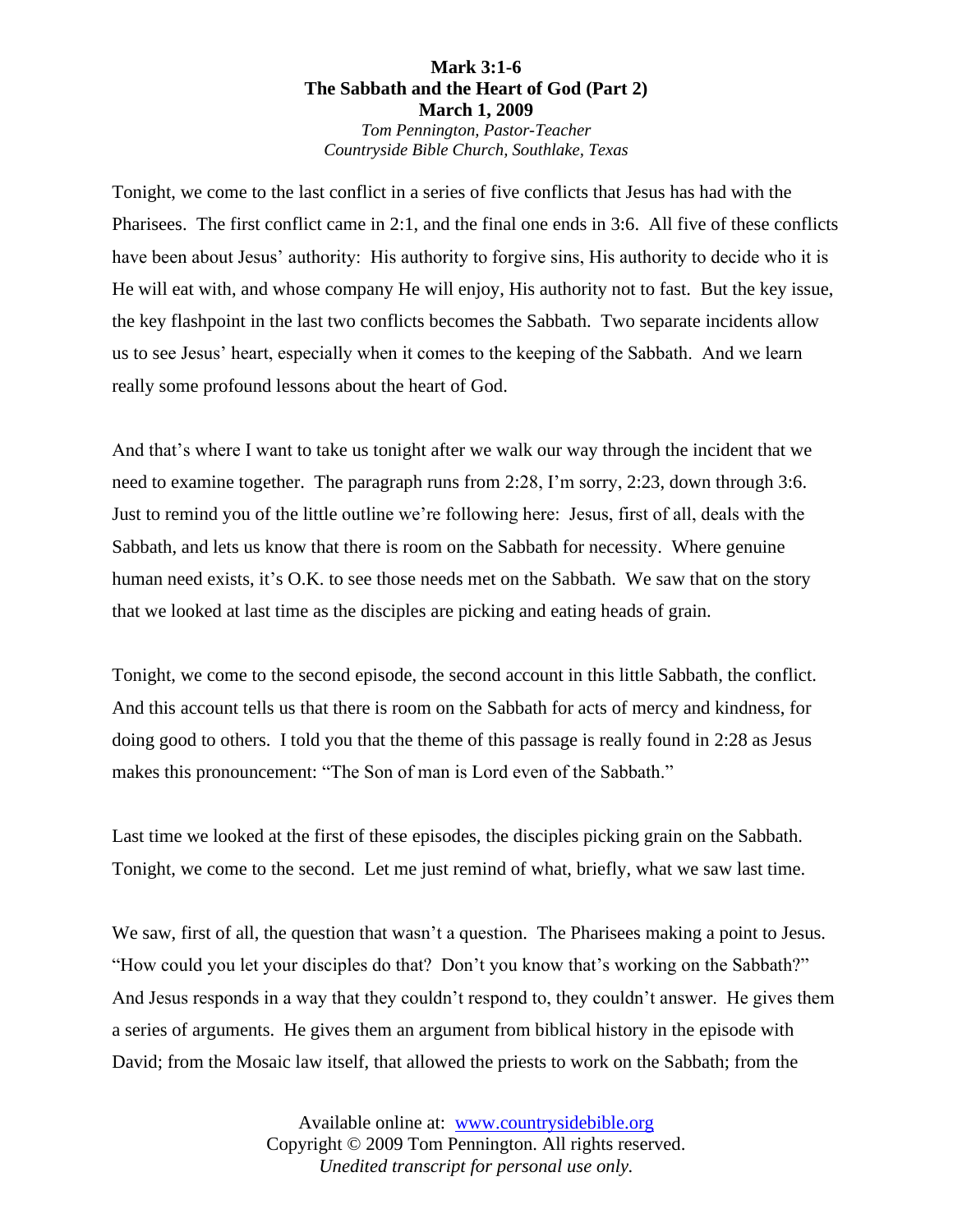prophets, that God desires compassion over the ceremonial law; from the purpose of the Sabbath, that it was made for man, not man for the Sabbath; and from His own personal authority, where He ends with that pronouncement: "Don't you know that the Son of man ("That is Me," Jesus said) is Lord of the Sabbath."

We discovered last week that there is no such thing as a Christian Sabbath. The Sabbath has gone away for us as believers. There isn't a Saturday Sabbath, and there isn't a Sunday Sabbath. There is, however, the same existing principle in that fourth commandment that was always there. And that is, we're to work six days and set aside time for worship on the first day of the week now. We don't have the same laws that prescribe exactly what we can and cannot do on the Sabbath, or excuse me, on Sunday, which some people would say is the Christian Sabbath. We don't have those regulations. Instead, the chief thing in that day, the Lord's Day, is to be time set aside for the worship of God. What we do beyond that, is up to us; what's appropriate on any day is appropriate on the Lord's Day, as long as the priority of the day is the worship of God.

Now, that brings us, tonight, to the second part of this paragraph and the second conflict Jesus has here in Mark with the Pharisees over the Sabbath. It's the story of the man with a withered hand. And from this account we see that there's room to show mercy on the Sabbath.

Now, what's interesting as we go through this brief story that begins in 3:1 and runs down through verse 6, there are series of contrasts. Let me read the paragraph for you. See if you can pick up the contrasts between Jesus and the Pharisees as we work our way through this passage. Chapter 3:1,

He entered again into the synagogue; and a man was there whose hand was withered. They were watching *to see* if He would heal him on the Sabbath, so that they might accuse Him. He said to the man with the withered hand, "Get up and come forward!'" And He said to them, "Is it lawful to do good or to do harm on the Sabbath, to save a life or to kill?" But they kept silent. After looking around at them with anger, grieved at the hardness of heart, He said to the man, "Stretch out your hand." And he stretched it out, and his hand was restored. The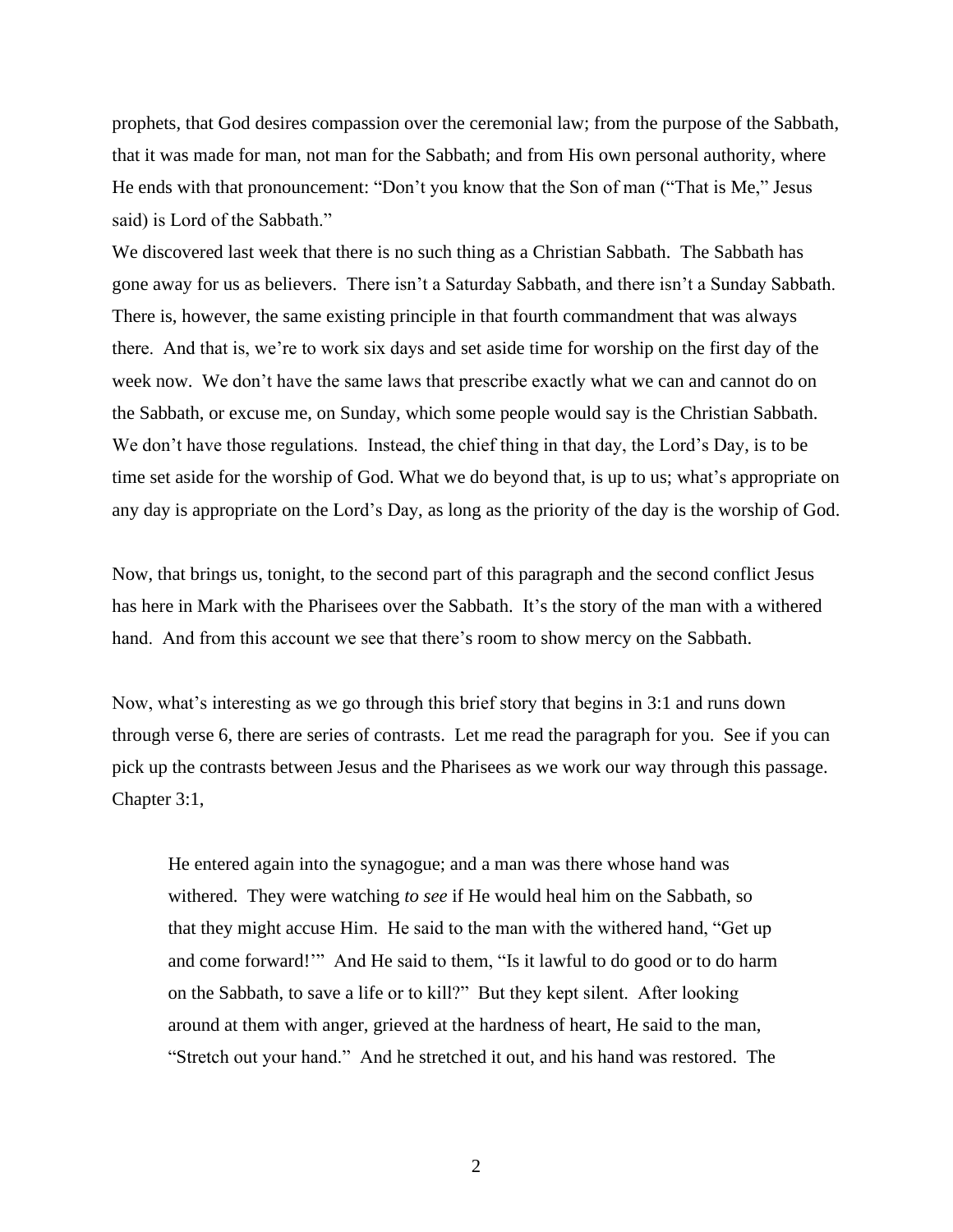Pharisees went out and immediately *began* conspiring with the Herodians against Him *as to* how they might destroy Him.

A series of contrasts that show us the heart of God and the heart of Christ, and that show us the heart of sinful man, in its best and brightest, the most religious, the Pharisees.

First of all, let's look at the contrasts between a caring heart and a sinister plot. You see this in the first two verses. Look at verse 1, "He entered again into a synagogue." Luke tells us that it was on another Sabbath that Jesus entered the synagogue and was teaching. So, this isn't the same Sabbath as the incident that comes right before it. It very well may be the following Saturday, a week later. And Jesus and his disciples go into a synagogue. In 3:7, you'll notice that Jesus withdraws from the synagogue and goes to the Sea of Galilee. So obviously, this was a synagogue near the Sea of Galilee. Very likely, it was a synagogue, the synagogue in Capernaum, his hometown. As we've so often seen Jesus, Luke tells us that He was teaching in the synagogue.

Now, verse one goes on to say, "And a man was there whose hand was withered." It's so like Luke to add, by the way, it was his right hand. It's interesting to me, when you look back in early church tradition (and we don't know if this is true or not); but Jerome tells the story that was much earlier then he was from an apocryphal gospel, called the Gospel of Hebrews. He says, "The man who had a withered hand is described as a stone mason, who pleaded for Christ's help because he was being reduced to begging, because he could no longer work." Obviously, a stone mason would need both hands. We don't know if that's a true story or not. That's certainly tradition, it goes back a long way. It may be or it may not be.

We aren't told exactly what this man's condition was, but we're told his right hand was withered. That implies several things. It implies, obviously, that it was unusable, perhaps paralysis of some sort, perhaps withered, meaning misshapen, or deformed in some way. And, it may not have been a congenital condition, because the word, "withered" seems to imply that it was once usable but was no longer usable. It had "withered." As far as causes, we can only guess,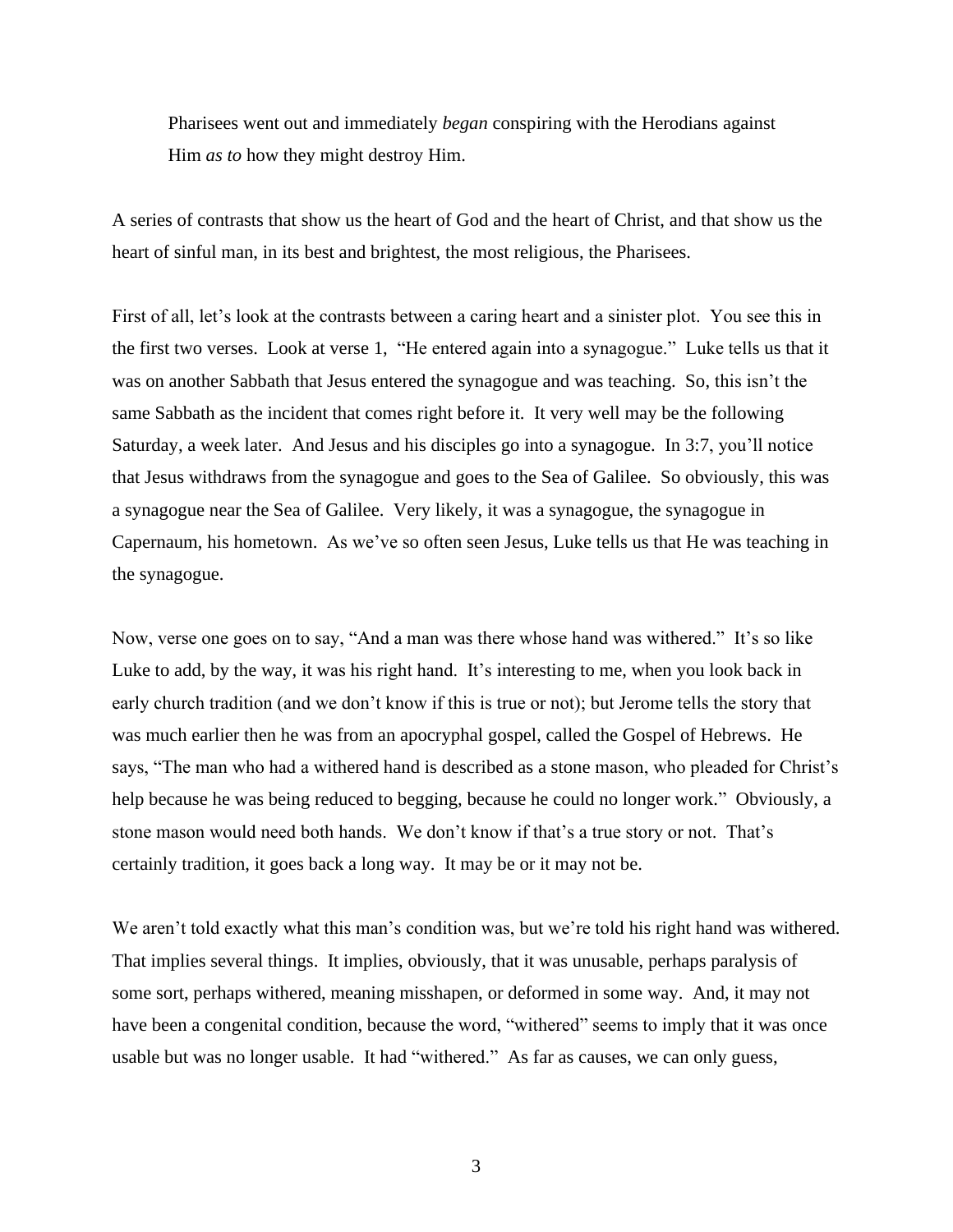perhaps polio, a stroke, an accident of some kind. We really don't know the details of this man's situation.

But verse 2 says, "They were watching Jesus, to see if he would heal him on the Sabbath." Mark doesn't tell us right away who "they" are; but it's not difficult to figure out if you look down at verse 6. And Luke tells us from the front that it was the scribes and the Pharisees. It's interesting when you look at this word in the original language, this word, "watching him." It gives the sense of a bunch of vultures, sort of hanging nearby Jesus. The word literally means to walk beside, or to hang beside." And so here are these men sort of sticking close to Jesus, wondering what He's going to do. They wanted to see if He would heal on the Sabbath.

Now remember, just a month or two before, Jesus had gone to Jerusalem. (Remember, we studied this last week). Jesus had gone down to Jerusalem, (it's recorded in John 5) gone down to Jerusalem. And there He had healed on the Sabbath and had gotten into much trouble with the religious leaders of the nation for that healing. And these Pharisees had apparently been sent back to Galilee to keep a close eye on Jesus and His activities. And so there they are. They're watching, looking for their opportunity. Undoubtedly, if they could catch this wayward rabbi doing something He shouldn't do, it would insure their own advance up the ecclesiastical ladder. And so here they are, like a bunch of piranhas, waiting. "They were watching," notice verse 2 says, "so that they might accuse Him, so that they might accuse Him." They were looking for evidence that would allow them to make a formal charge against Jesus in the rabbinical courts for violating the Sabbath. These were ecclesiastical bloodhounds on the trail of an aberrant rabbi. Their approach to their faith was all about external rules. It's like, their whole approach was like keeping the speed limit. Their idea was, "As long as you kept the speed limit, it didn't matter that in your heart, in your heart of hearts, you wanted to go much faster." That was O.K., as long as you didn't break the speed limit. It was all about the external.

Now look at verse 2 again. Does anything strike you as really strange about verse 2? This is where my father-in-law, whose now with the Lord, used to say, "When you read the Bible, particularly the Gospel accounts, you have to read them with a sanctified imagination. You have to put yourself in the story, as it were". When you put yourself in the story in verse 2, does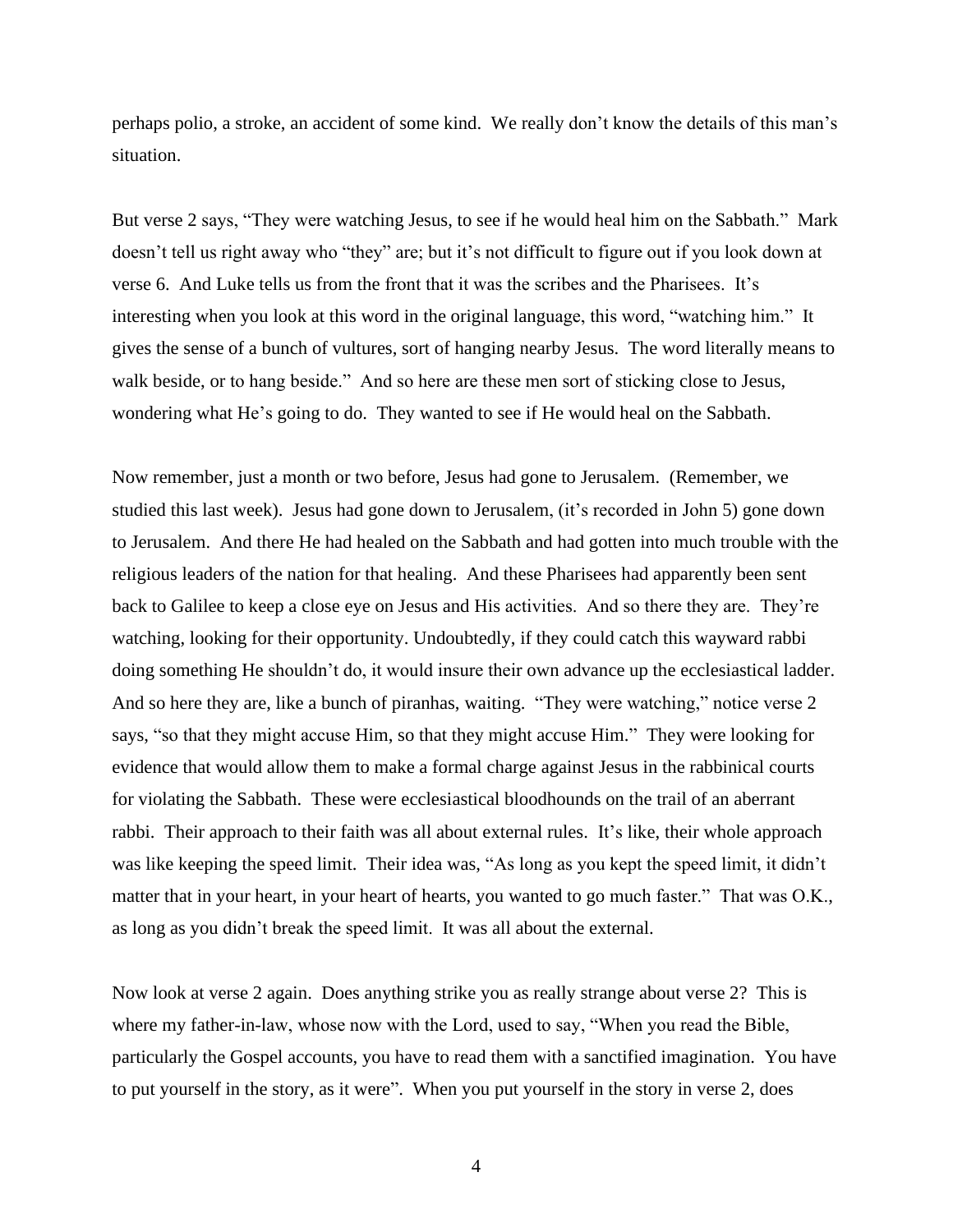anything strike you as strange? Notice that these men were not watching to see if Jesus had the power to heal. They are watching to see if he would use his power on the Sabbath. "It's remarkable!" These men freely admitted that Jesus had the power to heal all manner of diseases. That was evident and plain all over Galilee. And they'd already seen the kind of heart Jesus had, His compassion for people. And so, they fully suspected that when the compassion of Jesus and His incredible power to work miracles, saw this man with a withered hand, that He would have to respond.

That's remarkable to me. Because in spite of what they'd already learned about Jesus, about His power, about His heart of compassion for people, they still would not, for a moment, countenance His claims. Instead, they were looking for evidence to convict Him of breaking the Sabbath So you see, Jesus' caring heart. They saw Jesus' caring heart. They expected Him to do something. And instead of being concerned about this man, all they're concerned about is their little schemes and their little plot.

That brings us to the next sort of contrast. And it's a biblical defense versus a stubborn silence. Jesus defends what He's about to do, and the Pharisees keep their mouths shut, which is refreshing, for a change. The Pharisees apparently noticed this man first. And they decide to use him to advance their cause and their case against Jesus. Because Matthew says this, in Matthew 12:10, "A man was there whose hand was withered. And they, (that is, the Pharisees) question Jesus." So, they see this man and, and they think, "Here is a perfect opportunity to put a trap for Jesus. He has the power to heal. He has the compassionate heart. Let's ask Him about that man." "Is it lawful," they said to Jesus, "to heal on the Sabbath?" "And they did all of this so that they might accuse him." They apparently pointed out this man, and asked Jesus a theoretical question. To their shock, Jesus calls their bluff. Jesus intended to demonstrate to everyone's satisfaction that He was, in fact, the Lord of the Sabbath. And so, verse 3 of Mark says, Mark 3: He said to the man with the withered hand, "Get up and come forward."

Now the last thing that someone with a physical disability wants is to be singled out and to have their disability pointed out. What Jesus literally says to this man in the Greek text, is this, "Rise into the middle." That's what he said. "Rise into the middle. I want you to come right here into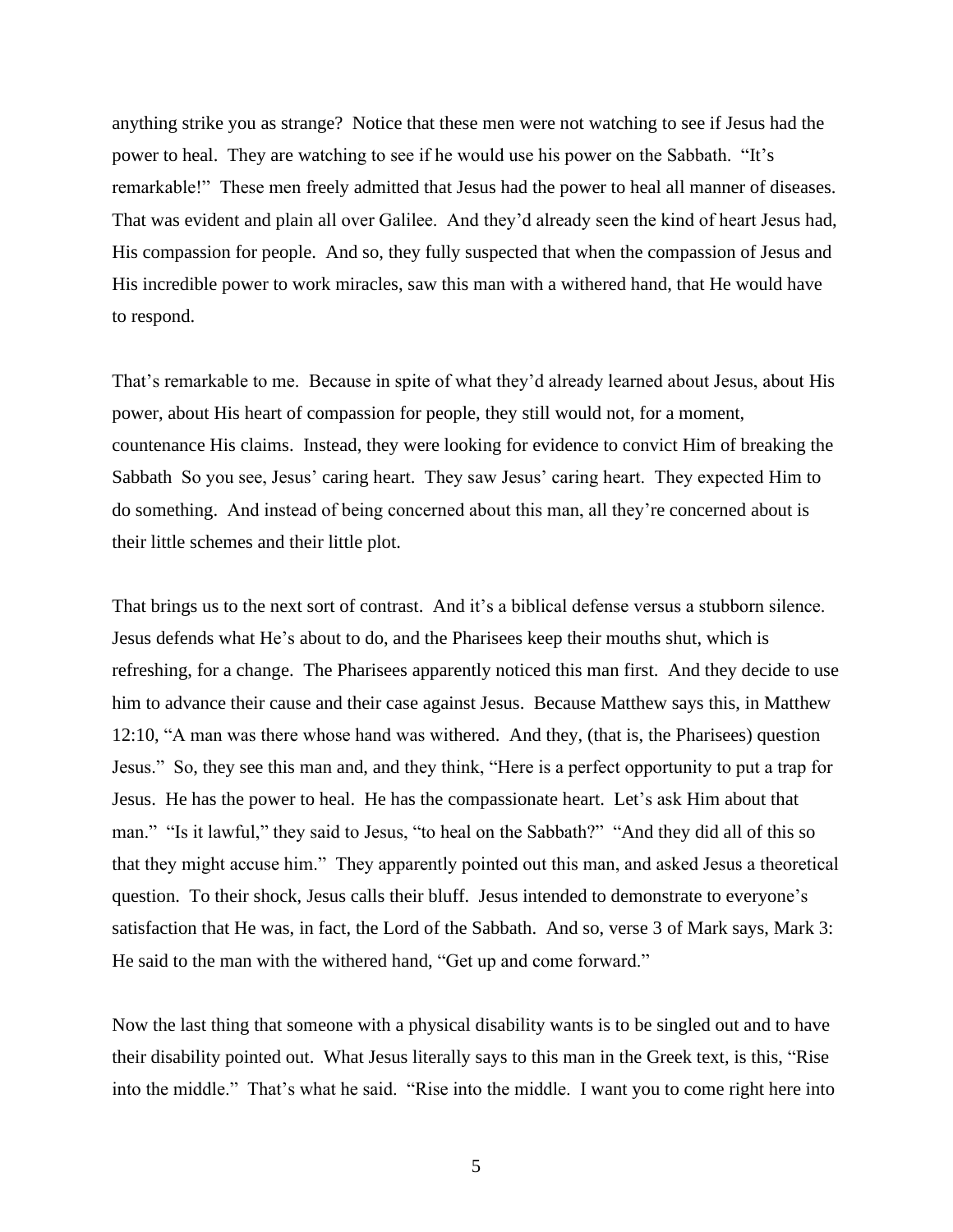the middle of the synagogue, a packed Jewish synagogue on Saturday, major trade city on a major trade route, filled with people." (We've been in that synagogue, that is, on the foundation of that synagogue. And it would have held a large number of people.) "Rise into the middle." Jesus is purposely going to seize the circumstance to make a very clear and very public point. He's designing His actions to make the maximum public impact. The synagogue is packed, and He tells this man with the paralyzed hand to stand and go to the very center of the synagogue where everyone there can see him.

Matthew tells us that Jesus began with a question that would have been absolutely obvious in an agricultural area, like Galilee. This is what Matthew says He said first, after He asked the man to come to the middle of the room. He said to the Pharisees, "What man is there among you, who has a sheep? And if he falls into a pit on the Sabbath, will he not take hold of it and lift it out? How much more valuable, then, is a man than a sheep? So then, it is lawful to do good on the Sabbath.

Now, as obvious as this might be to you, this was not obvious to the rabbis and Pharisees the first century. They had spent a great deal of time arguing about this very situation. "What do you do if your animal falls in a pit on the Sabbath?" The Talmud, which was the collection of Jewish thought, came sometime after Christ. But certainly, the thoughts that it pulls together were contemporary with the time of Christ. Some of the rabbis argued that if an animal fell into a pit, all you could do was give it food until the Sabbath was done. So, you just kind of threw food down in the hole with it. Others said, "No, you could put something under it for a bed. And if it managed to use that something you put under it for a bed to get out, well, that's O.K. It's alright." There was even one rabbi (and this is shocking) There was one rabbi who said (and this is in the Talmud), who said that you could take it out of the pit, if you said you intended to kill it. And then, once you got it out, it was O.K. to change your mind and say, "O.K., well I've changed my mind; I'm not going to kill it, after all." Mind Games! But to any poor farmer, with common sense, the answer to Jesus' question was absolutely clear: you get the animal out of the pit!"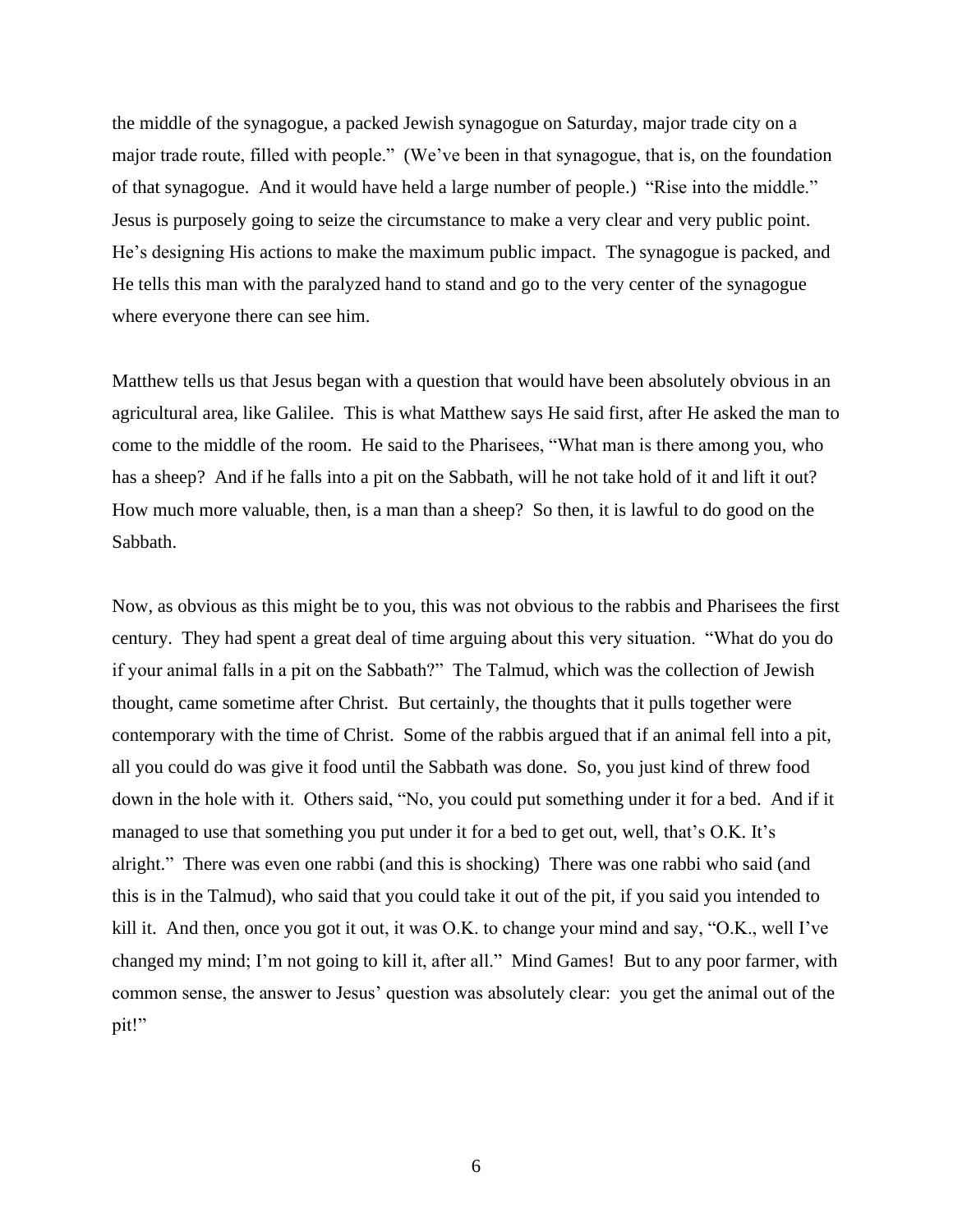And Jesus says that man is infinitely more valuable than a sheep, because he's made in the image of God! By the way, can I just, kind of, put a pause button here and give you an aside? If Jesus lived today, He would not be a member of PETA. PETA's founder, Ingrid Newkirk, once said, "There is no rational basis for saying that a human being has special rights. A rat is a pig, is a dog, is a boy." But the One who make us said, "Absolutely NOT!" How much more valuable is a man! Why? Because we are made in the image of God. That sheep was not.

Mark picks up what Jesus said next. Look at verse 4. Says, "He said to them, let me ask you a question. Is it lawful to do good or to do harm on the Sabbath? To save a life or to kill?" Now what's interesting about this is there really are two distinct questions here. And they're directed two different ways. At first glance you might think Jesus is asking the same question in different ways. But they're really two questions.

The first question is about what He should do, regarding the man with the withered hand. "Is it lawful to do good or to do harm on the Sabbath?" Now that means there were only two possibilities. Either Jesus can help this man, or if He refuses to help him, then He's harming him. Healing would be doing good. Not to heal would be doing harm. You see what Jesus does? He takes a legal question and turns it into a moral question. If I have the power to help someone, NOT to do so is what? SIN! That's throughout the Scriptures! Proverbs 3:27, "Do not withhold good from those to whom it is due, when it is in your power to do it!" In Luke 10, Jesus told the parable, you remember, of the Good Samaritan. And He made the point, that, if it's in your power to help someone, do it! That's the way you love your neighbor! And in Galatians 6:10, Paul reminds us, "So then, while we have opportunity, let us do good to all people, and especially to those who are of the household of faith." But what Jesus is saying here, essentially is, "It's O.K. to do good! If I don't help this guy, I'm doing harm to him, because I'm not helping him when I have the power to do so."

But that isn't what the rabbis thought. That isn't what the Pharisees believed. The Pharisees' position is explained in the Talmud. Here's what they said. They said that first aid was permissible to keep a wound from getting worse on the Sabbath. So, if someone gets hurt on the Sabbath, and you need to render first aid to keep the wound from getting worse, that's O.K." But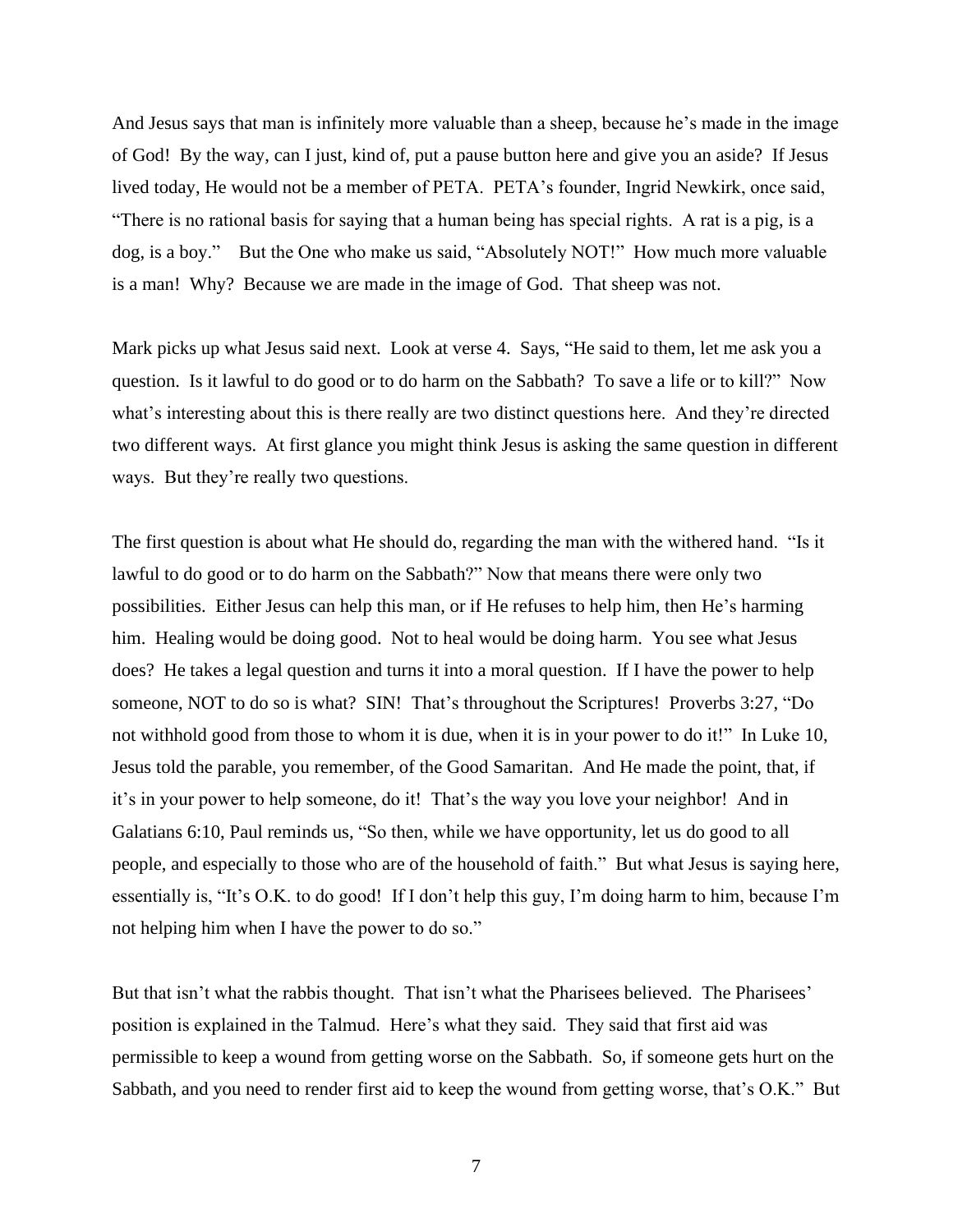all attempts to cure someone would be considered "work." So, just to kind of give some application to that. If someone broke a limb on the Sabbath, broke an arm, you could splint that arm to keep the break from getting worse. But you couldn't actually set the arm. The Talmud says, and this is a quote, "One who has a sore throat must not gargle with oil. But he may swallow oil for food. And if that cures him, all right." So, in other words, it would be work to gargle; it would be healing; that would be work. You're seeking to cure yourself. But if you want to take some oil, and go ahead and swallow it, and it helps you, great!"

There were a lot of differences in interpretation among the various rabbis. But they agreed on this. This is what they all agreed on, "Healing was only allowed on the Sabbath if the life was in danger and waiting might risk death." And clearly, a paralyzed hand was no threat to this man's life. And so, by all of their law, by all of their regulations, this man should not be helped on the Sabbath. It could wait 'til the next day.

You said, "Did they really believe that?" Well listen to Luke 13:14, a different time in Jesus' life. The synagogue official was indignant, because Jesus had healed on the Sabbath. And he began saying to the crowd in response: "There are six days in which work should be done. So, come during them and get healed, and not on the Sabbath day." Are you kidding? This is where it'd come. I love what one of the commentators that I use regularly, Edwards, says on this passage of Mark. He says this, "The test of all theology and morality is either passed or failed by one's response to the weakest and most defenseless members of society." Is that biblical? Absolutely! You remember James 1? What does James say? "Pure and undefiled religion before God and the Father is this: to take care of the orphans and the widows in their distress." Be concerned about those that are needy. This is real religion. What the Pharisees had wasn't.

Now that was Jesus' first question. It was a question about what he should do regarding the man with the withered hand. "Is it lawful to do good or to do harm on the Sabbath?"

But the second question Jesus asked them wasn't about what he was going to do. Instead, (because, as Luke says in a parallel passage, he knew what they were thinking), His second question is about what THEY are going to do. And He asks this question. "Is it lawful on the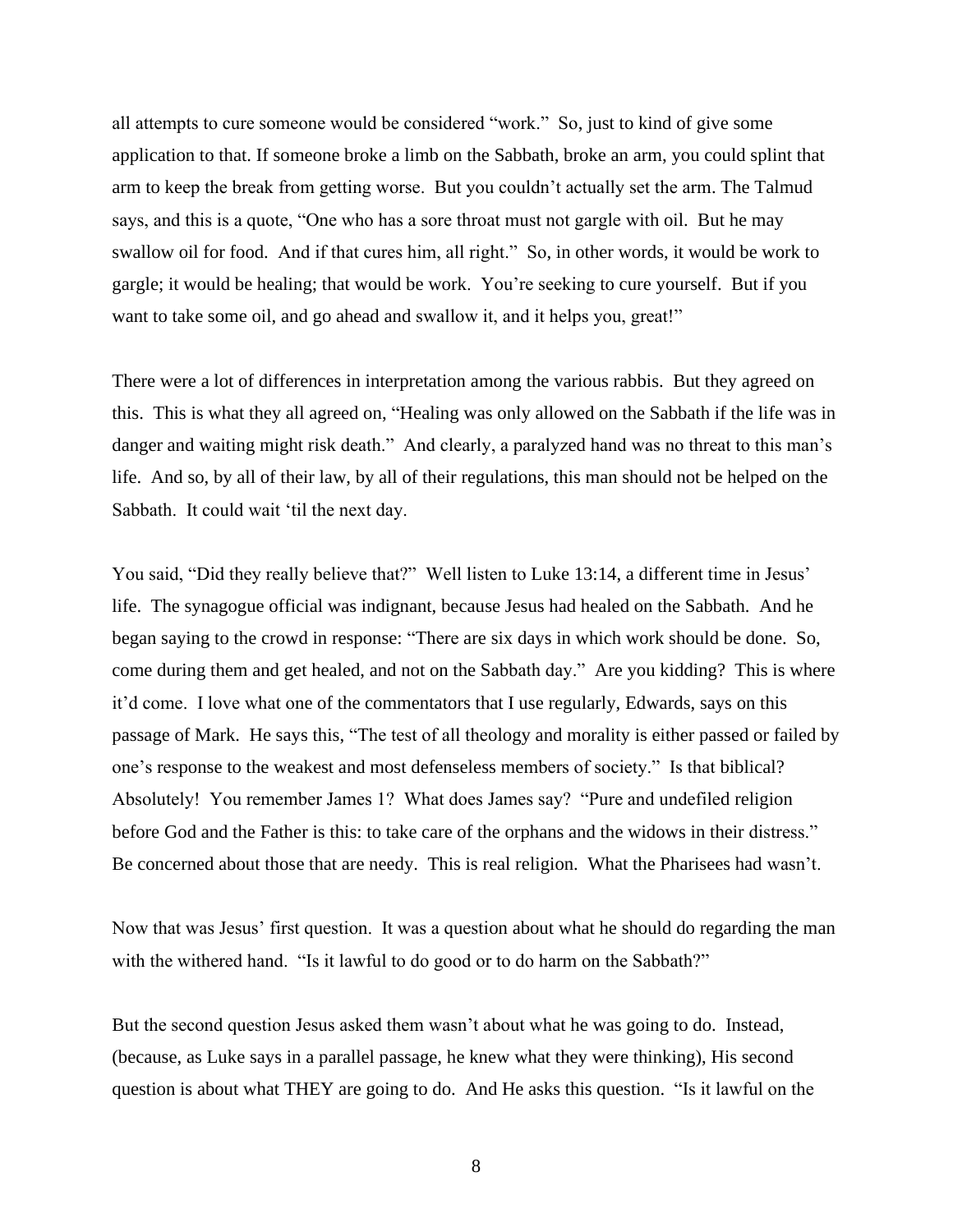Sabbath to save a life, or to kill?" Jesus wasn't planning to either save a life or take a life on that Sabbath. He was just talking about healing a withered hand.

But these Pharisees were about to deal with this very choice. On that Sabbath, they were going to decide whether Jesus should continue to live or whether He should die. And so, what this is (really, I have to agree with several commentators, that this) was a call to repentance. This is a less-than-subtle way to say to them, "I know what you're thinking. And let me ask you what's more appropriate: for Me to heal on the Sabbath, as I'm about to do, or for you to plot My death on the Sabbath, as you're about to do?"

This question wasn't a shot across their bough. It was a direct shot into the bough. But undoubtedly, Jesus' point, his intention, was to stop them short, to give at least one of them, or some of them, the opportunity to think abut what was really going on. What was their response? Verse 4 said, "But they kept…silent." They had no other choice. If they agreed with Jesus on the first question, their position and their hold on the people's consciences went away. If they disagreed with Jesus, they were clearly contradicting both common sense and the Scripture. And they were, therefore, undermining people's confidence in them and their spiritual leadership.

So, picture the scene at this point in the synagogue. Here's a crowded synagogue, maybe upwards of 500 people crowded in the synagogue. This man has been called to the middle. Jesus has asked them this question. Here stands this poor man with his withered right hand, and Jesus has confronted the Pharisees as they've been hanging over Him like vultures. And now they're standing there absolutely silent. There's a chilling silence. The people are waiting with bated breath to see what's going to happen. The atmosphere would've been absolutely electric at this point in this synagogue. The new rabbi is taking on the Pharisees from Jerusalem.

That brings us to the third contrast: The Lord's heart versus the sinner's heart. Look, first of all at the Lord's heart. You see it in verse 5. There was anger and grief at their sin. Verse 5 says, "After looking around at them with anger, grieved at their hardness of heart…." Luke, by the way, makes this look that Jesus gave even more piercing, because Luke puts it like this. He says, "After looking around at them all." It's like Jesus goes from face to face, from Pharisee to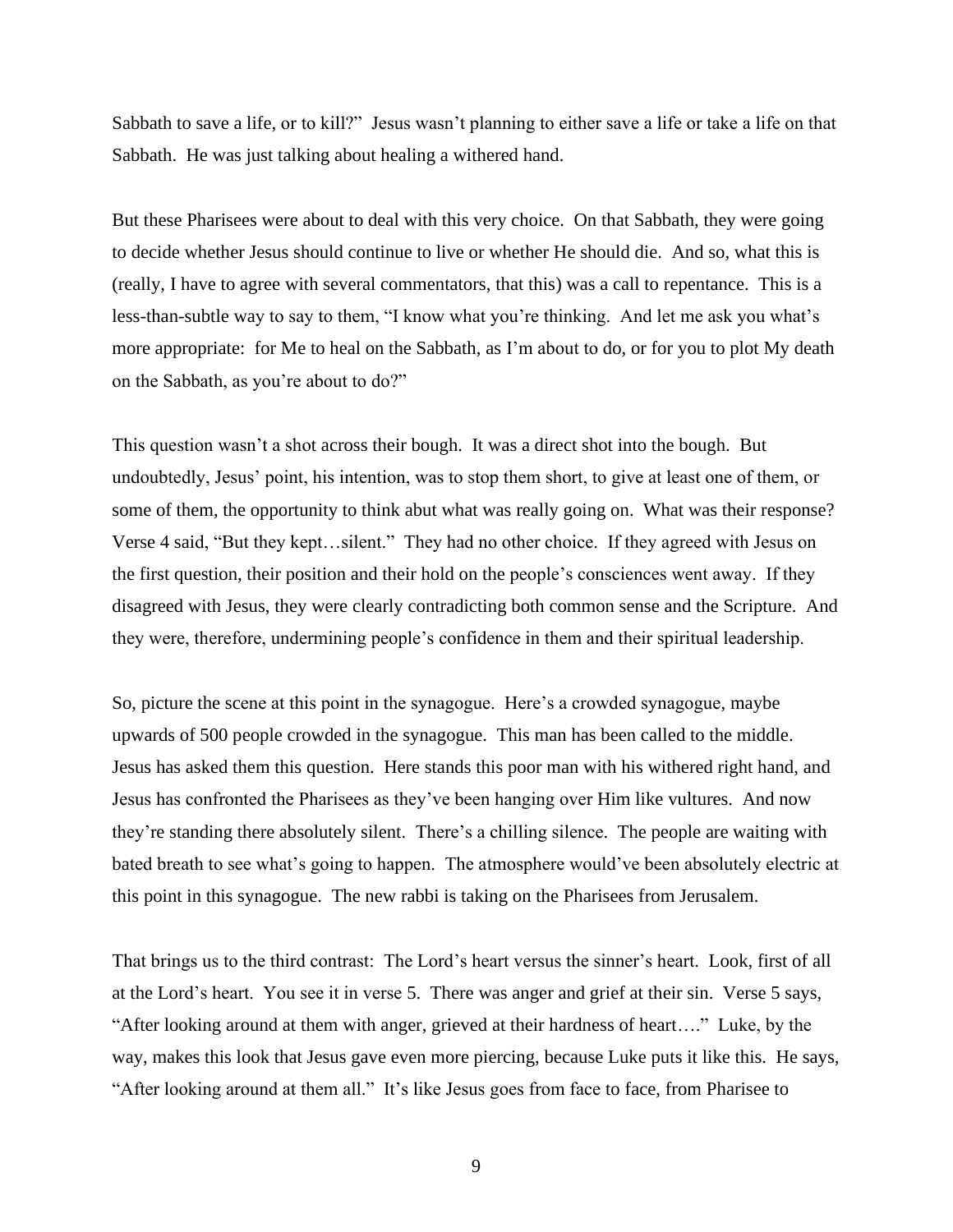Pharisee, after asking them that question. And His look, you'll notice, is one filled with anger. The Greek word is "orge." It's a slow, burning anger, like lava building up inside of a mountain: the righteous indignation of God.

But at the same time, He was angry, the text says, He was also grieved. As one Greek lexicon, defines this Greek work for grieved, it means to "feel sorrow or grief together," to "feel sorry for." So, at the same time that He was angry, He also felt a grief and a sorrow for these men. What created that emotion in our Lord? Notice it says, "He was grieved at their "hardness of heart." To us, what does "hardhearted" mean? If you say, someone's "hardhearted," you mean they are cruel, insensitive. That's not what the Hebrew expression "hardhearted" meant. In the Hebrew mind, "hardhearted" meant (go back and trace it in the Old Testament) To be "hardhearted" means to resist the will and purpose of God, to be unteachable and proud. Jesus felt both anger and grief because of their hard heartedness.

But that isn't all Jesus felt. Notice, verse 5 goes on to say He felt compassion for the hurting. After He looked around at the Pharisees, He said to the man, "Stretch out your hand." Jesus intended to heal this man. But as He so often does, He calls on this man to express his faith. Think about what Jesus asked him to do. He's standing in the middle of a crowded synagogue on the Sabbath; his physical disability apparent and obvious. And then Jesus asked him to do the worst thing for a person with a physical disability, especially in the less-sensitive times that they lived in. He asked him to expose his withered limb for everyone to see. What was going on here? It was a call to trust Jesus, to obey Him when it didn't seem to make sense. As one commentator says, "Faith is not a private wager, but a public risk, that Jesus is worthy of trust when no other hope can be trusted."

Allan Cole writes, "If a man truly desired healing, he must be willing to confess his need, and to show his faith in the power of Jesus, by standing up in the face of the whole congregation and displaying his need." It was a cup of shame, bitter to drink.

But our Lord is compassionate toward this man. The third thing we see about our Lord's heart is that He delights in doing good and saving a life on the Sabbath. Look at verse 5 again. The man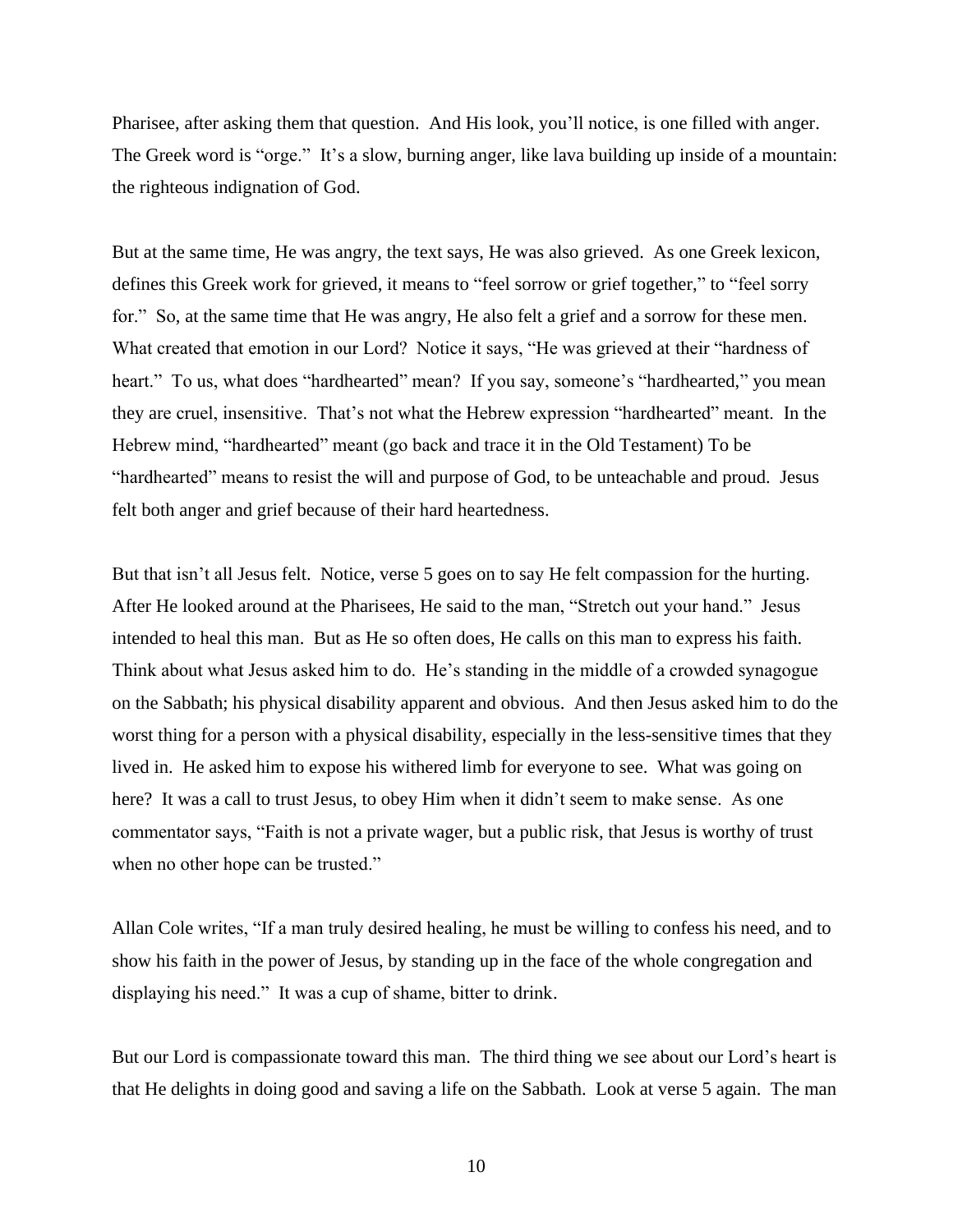stretched out his hand. And his hand was restored. Stretching out his hand was a picture of his faith. And when he did, his hand was restored instantaneously, completely, publicly, unquestionably! He was healed! It was restored. Whatever his condition had been, his right hand is now exactly like his left, in full and perfect health, and even healthier. Did you notice the genius of our Lord? There was no question in anybody's mind there that Jesus healed this man. But he didn't touch him. He didn't apply any medicine. He didn't do anything to him. He merely "willed" this man to be healed.

By the way, Jesus doesn't promise us that He will do this for us, at all, certainly not every time. But He still has the power to do it, doesn't He? So, Jesus healed this man on the Sabbath, but technically, He did no work, and cannot be accused even of breaking their silly little rules. So, do you think that the Pharisees were glad when Jesus didn't work on the Sabbath? You think the Pharisees were glad when this man and his infirmity was healed? If you do, you better think again, because that's not how a sinner's heart works.

We've seen the heart of our Lord, the heart of God. Now let's look at the heart of a sinner, really our heart. Notice, first of all, there's anger at God. You don't see that as clearly in Mark's account. But in Luke's account, listen to what Luke writes. After Jesus did this, Luke 6:11 says, "But they themselves were filled with rage." The Greek word for "filled with rage" here is "anoia." "Noia" is the word for "mind; and "a" is the alpha privative; it negates it. Like "amuse." "Muse" means to think. "A-muse" means "not to think." "Amusement" means to do something that doesn't require any thinking. "Anoia, then, is the opposite of using your mind.

One lexicon defines it like this: "It is a state of such extreme anger, as to suggest an incapacity to use one's mind; extreme fury; great rage; mad out of their minds!" What kind of reaction is that? Jesus didn't break their rules. And yet, Jesus saw this man healed. This is anger at God. They were so angry; they were out of their minds. And their anger was directed at Jesus Christ, who had just verifiably healed the man in front of them. Folks, this is how unbelievers react to God, to the righteousness of God.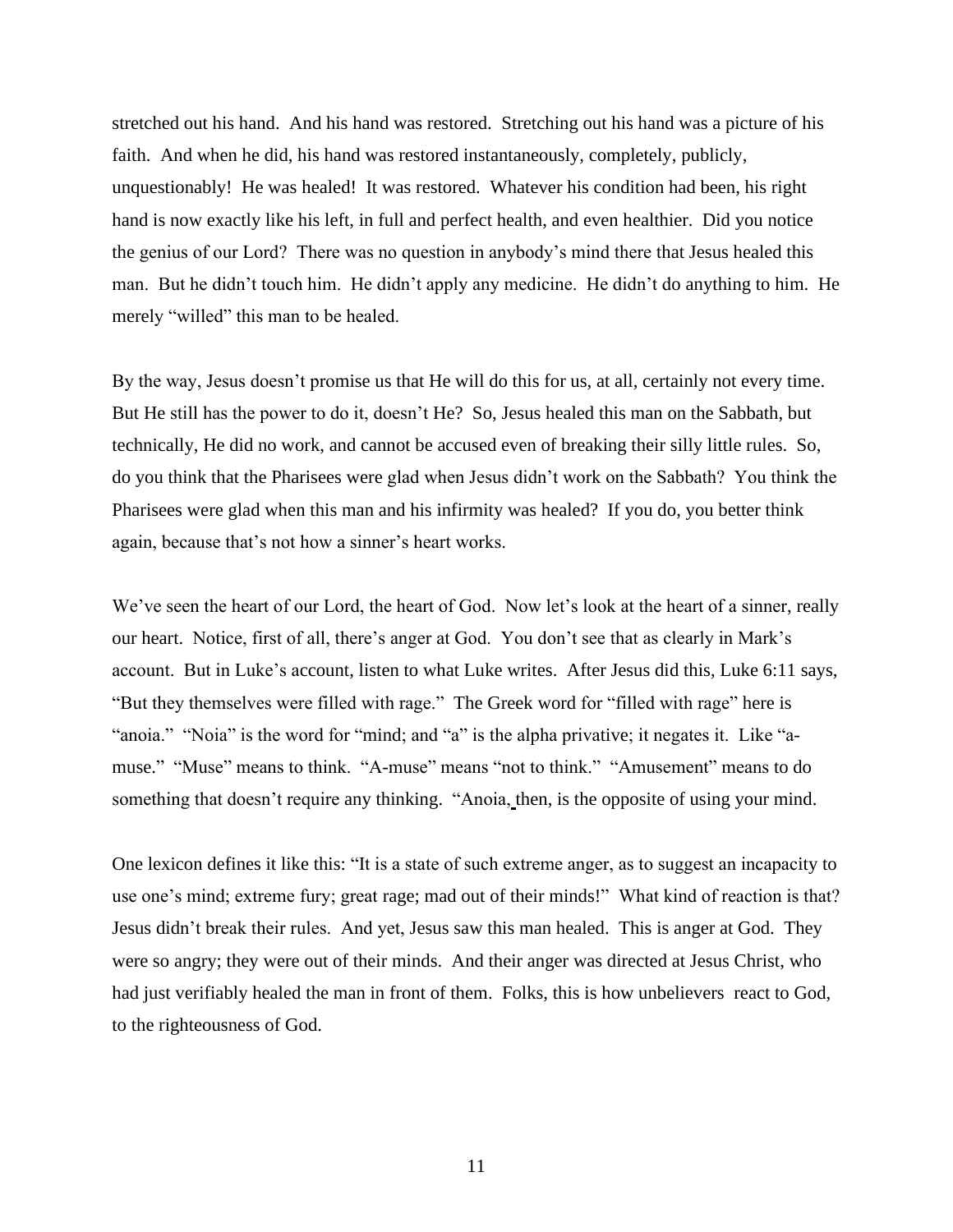Martin Luther, you remember the account of before he came to faith in Christ, as a monk, he says, "Though I lived as a monk without reproach, I felt that I was a sinner before God with an extremely disturbed conscience. I could not believe that He was placated by my satisfaction. I did not love. Yes, I hated the righteous God who punishes sinners. And secretly, if not blasphemely, certainly murmuring greatly, I was angry with God." Folks, this isn't an anomaly. People don't want to admit this reality. But it's simply true.

Romans 1 says, "For even though they knew God, they did not … [glorify] Him as God or give thanks…." And how does that express itself? Down in Romans 1:31 it says, "… they became … haters of God…." One of the most interesting illustrations of this hatred that comes out of the heart of man toward God is found in the book of Revelation. I won't turn there with you. But sometime read Revelation 16:9, 11, and 21. As God pours out his wrath and fury upon the earth, you would expect men to want to repent. But what do they do, instead? It says they blaspheme the God of Heaven. They gnaw their tongues in anger at God. This is how sinners respond. Folks, this how we respond, naturally to God. You say, "I don't remember being angry at God." If you weren't angry at God, it's because you didn't understand what God was really like. When you see God and you're a sinner, and you understand His standard, the natural heart is to be a hater of God, not to glorify God, not to give thanks, to blaspheme God.

Our world is filled with people who blaspheme God. My daughter and I were sitting at lunch today, because my wife is home with a couple of sick kids. And, we were sitting at an area restaurant, and heard a couple of families nearby. And the kids were constantly using the name of God in vain. You say, "Well, what does that show?" Well, for some, it's merely a habit. But for others, it is an expression. And I've seen and heard it and witnessed it, myself. It's an expression of anger and hatred at God, for various things that He's brought in our lives. The sinner's heart continues to be revealed. Instead of concern for others, there is concern only for oneself.

Notice, that from the beginning, their only concern had been about themselves and their agenda. They evidenced absolutely no concern about the man with the paralyzed hand. And they seemed to be untouched by his healing. It's just like Jesus said of them in Matthew 23, in that list of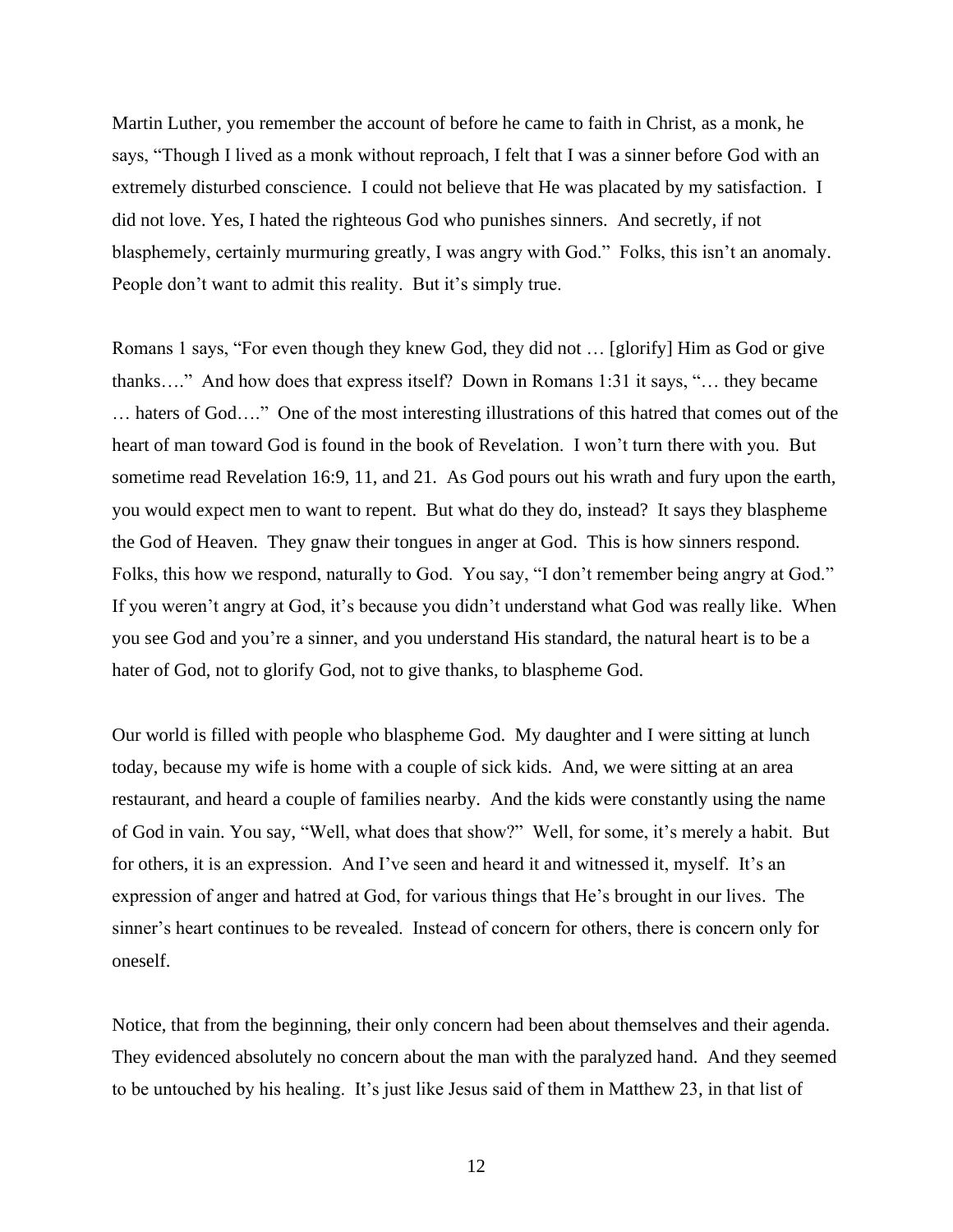woes about the Pharisees. They tie up heavy burdens and lay them on men's shoulders. But they themselves are unwilling to move them with so much as a finger. This is how false teachers are. They're.uncompassionate and unconcerned about people. But that's not just true of false teachers. It's true of people at large.

Titus 3:3 tells us, "This is how we used to be. We also once were," and it lists a number of things, and then it says, "We were hateful, and hating one another." Unbelievers are all about themselves. And they are hateful and hating one another. You also see the heart of a sinner here in that there is doing evil and even plotting to take a life, in this case, on the Sabbath. Verse 6, "The Pharisees went out and immediately began conspiring with the Herodians against them as to how they might destroy him."

Luke explains that as soon as they left the synagogue, they discussed together what they might do to Jesus. And soon they also made contact with the Herodians, a group called the Herodians. Now, I'm not going to take a lot of time here, but just because they're mentioned so rarely. We know very little about this group. You see the word Herod in the name. That's because they were probably supporters of Herod Antipas, the son of Herod the Great. There is an interesting possibility. If you look at how the high priests were selected, Herod's family selected the high priest before 6AD and again after 37AD. The Romans did in the middle. And most of the appointments that the family of Herod made was one family, the House of Bothus. And it's very possible, some think, (and Harold Honer takes this view), that the Herodians were Bothusians. They were part of that family that was part of the high priests, except when the Romans were choosing them. But regardless, the point you need to get is that they were political. They were not very religious. They supported the corruption of the Jewish culture with Greek culture. They were willing to support a pawn of the Roman Empire, Herod. So, these are strange bedfellows: the rabidly Jewish ultra religious Pharisees and the Hellenistic political Herodians. Henrikson says, "a strange coalition between the sanctimonious and the sacrilegious." But they were bound together by their hatred of Jesus. They wanted Jesus dead. Look at verse 6. It says, "They began conspiring as to how they might destroy him." They wanted Him dead. Because they were convinced that, regardless of what had happened, that He was actually a lawbreaker, and He ought to be put to death. Don't miss the irony of what's going on here. They believed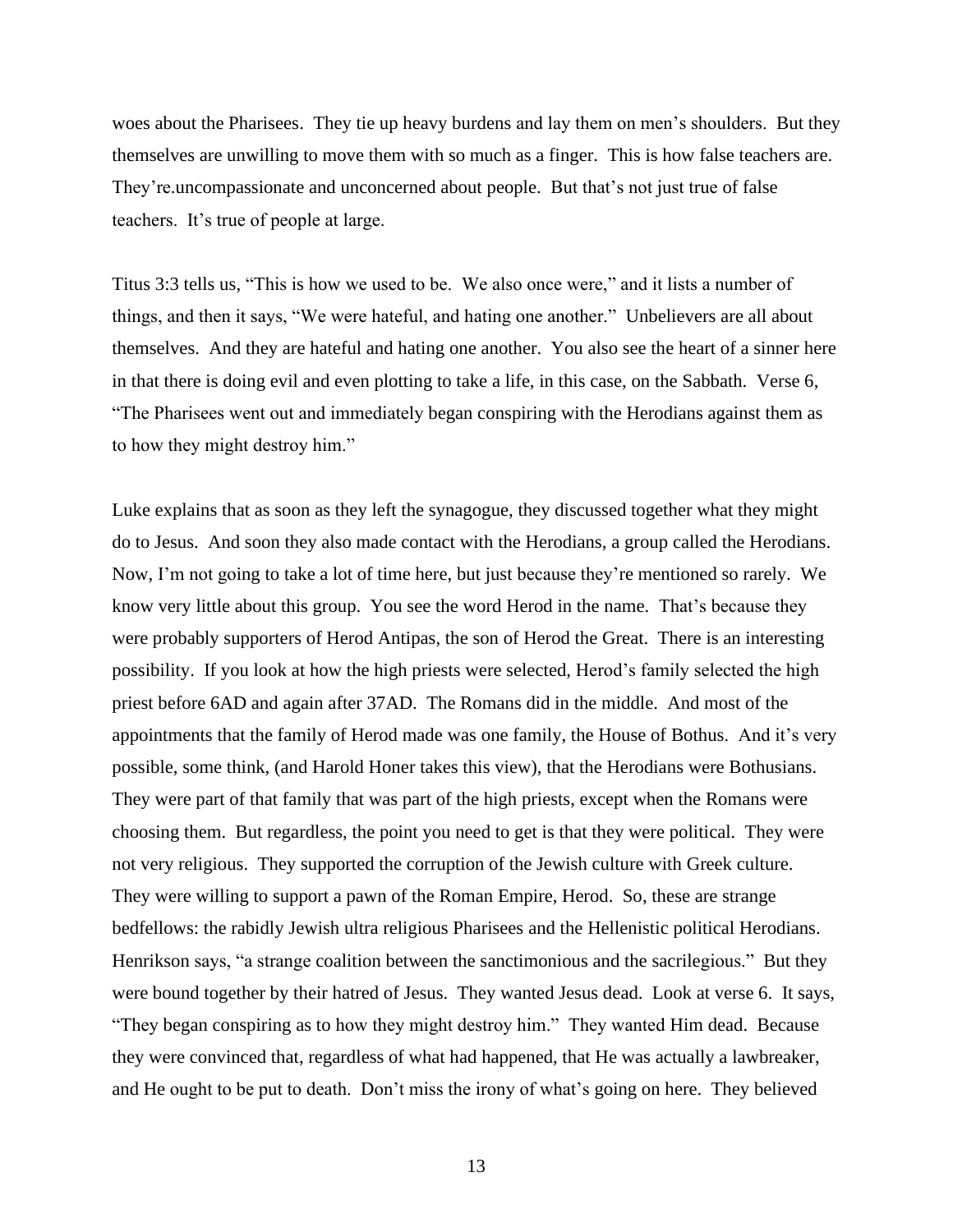Jesus had broken the Sabbath by healing. And yet, on the very same Sabbath, they are plotting Jesus' death, amazing!

Folks, the Pharisees hated Jesus. Why? Well, religiously because they'd created a false system, and Jesus was showing it for what it was, its moral bankruptcy. They also hated Jesus for a personal reason, and that was envy. He was undermining them in their position and their authority. And several texts make that clear in the New Testament. False religion always hates the real Jesus.

But the Herodians also hated Jesus. And the Herodians hated him for different reasons. Politically, they wanted to maintain the status quo. They wanted to see Israel rule itself. (That's Herod Antipas, on the coin, by the way, if you're curious.) They also hated him for a personal reason. They wanted to preserve their lifestyles: the money, their power, their luxurious lives. They were nominally religious, but they were really secular. And Jesus confronted their personal goals, desires and agendas.

The point is this. Listen carefully. All men, religious, irreligious, are united in one thing: their hatred of the true Jesus, whether they are ensconced in false religion, or whether they are rank secularists. Almost two years before His death, the religious and political leaders of the nation are plotting Jesus' death. Jesus has to conduct the rest of His time on earth in the shadow of the cross.

But this passage isn't primarily about the hatred of the Pharisees. This passage is about God. Specifically, it's a revelation of the heart of God. Be encouraged, because here we get a glimpse into God's heart. And I want you to see how practical it is. We see the heart of God in His creating the Sabbath for man. He made the Sabbath as a way that man wouldn't have to work every day! There would be a rest and a break for him to think about things eternal, to recharge physically and spiritually. This was an expression of God's goodness to His creation. You see the heart of God in His concern for the daily needs and regular issues of man's life, whether it's having food to eat, as we saw in the account last week, or whether it's needing your body healed. Jesus was concerned in both cases.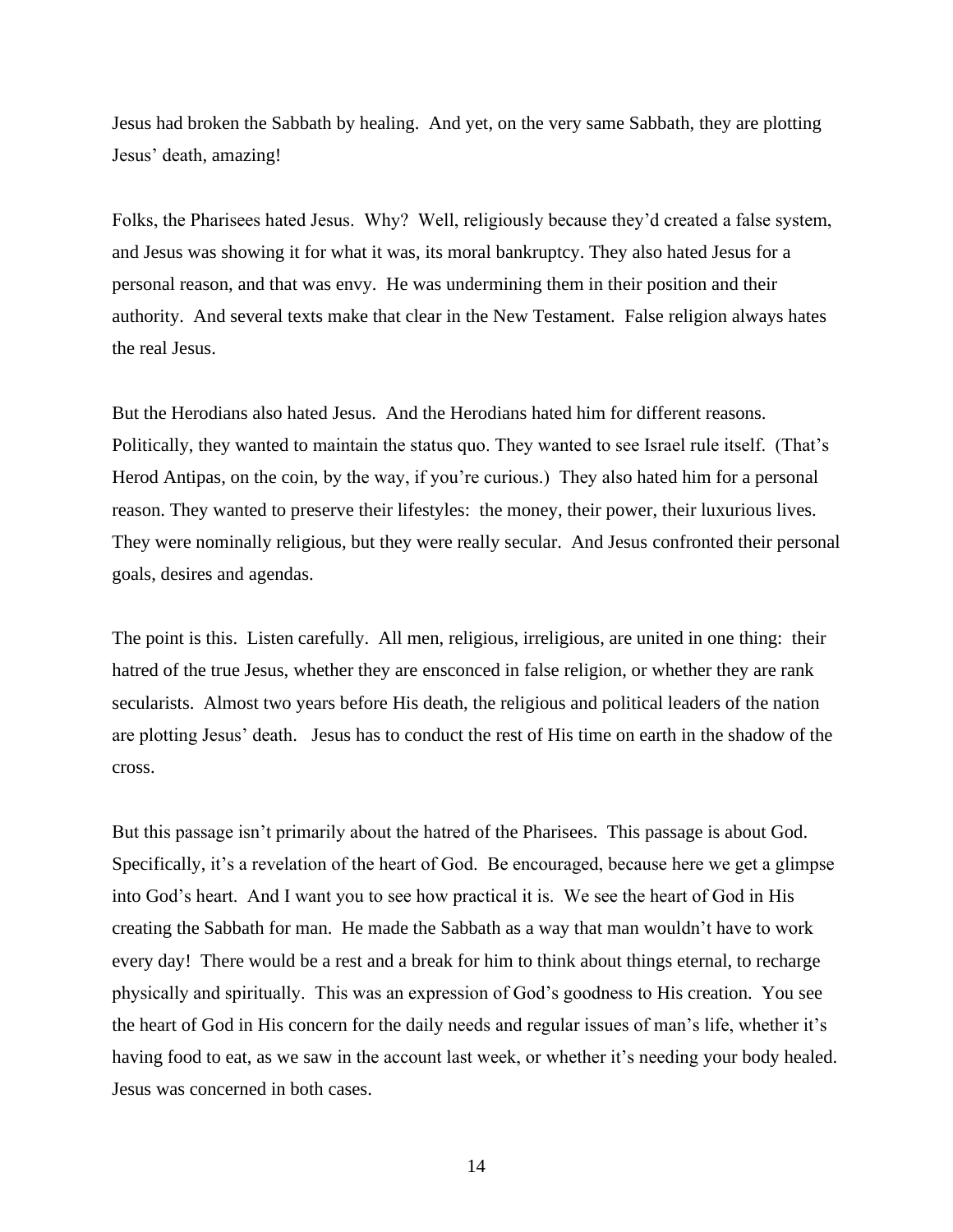Folks, Jesus is concerned, as well, about our needs in the same way. That's why we're taught to pray, you remember in the Lord's Prayer, "Give us this day our daily bread." "Your Father knows," Jesus says, "that you have need of these things." Listen, we live in difficult financial times. Don't imagine for a moment that your Father doesn't care about your situation. If you want to know Jesus' heart and the heart of God, look at His response to these human needs. Where there was human need, He desired to meet those needs.

But we also see the heart of God in His concern for those that were affected by the fall; affected physically, with sickness. You know, it's so important to keep the right perspective about sickness and illness. Listen, folks, God permitted sickness and disease. God uses sickness and disease. God directs it to ends that meet His purposes. But make no mistake; sickness and disease are a direct result of the fall. They're part of the curse on the earth. And some day, they'll be gone. Revelation describes a day when there will be no more death and no more pain. They are enemies. And you see in Jesus' response to the pain and suffering that he meets, the heart of God toward the pain and suffering that we experience physically. Have you ever wondered how Jesus would respond to you in the suffering that you experience? There are people in our church who are in various degrees of physical suffering. You want to know the heart of God? Look at Jesus' response to the people he met.

But God is also deeply concerned about the spiritual results of the fall and the place of sin. Did you see Jesus' response to it in the Pharisees? There was anger. And by the way, that person, the person who doesn't know Jesus Christ, just as with these Pharisees, God is angry with. Don't kid yourself if you're not a Christian, that God is O.K. with that, God is O.K. with your sin. Just as Jesus was angered by the sin of these Pharisees, He is angered by your sin. If you're not in Christ, and even if you are, if it's a hardhearted rebellion against Him and you're unwilling to turn, there is anger in the heart of God, when there's sin. But at the same time, he was grieved, grieved.

You sense, in Jesus' look at these men, in His questions of them, that He was offering Himself to them; that He wanted them to repent; that He wanted them to wake up. In fact, do you remember that whole chapter, Matthew 23 that's an indictment of the Pharisees? You remember how it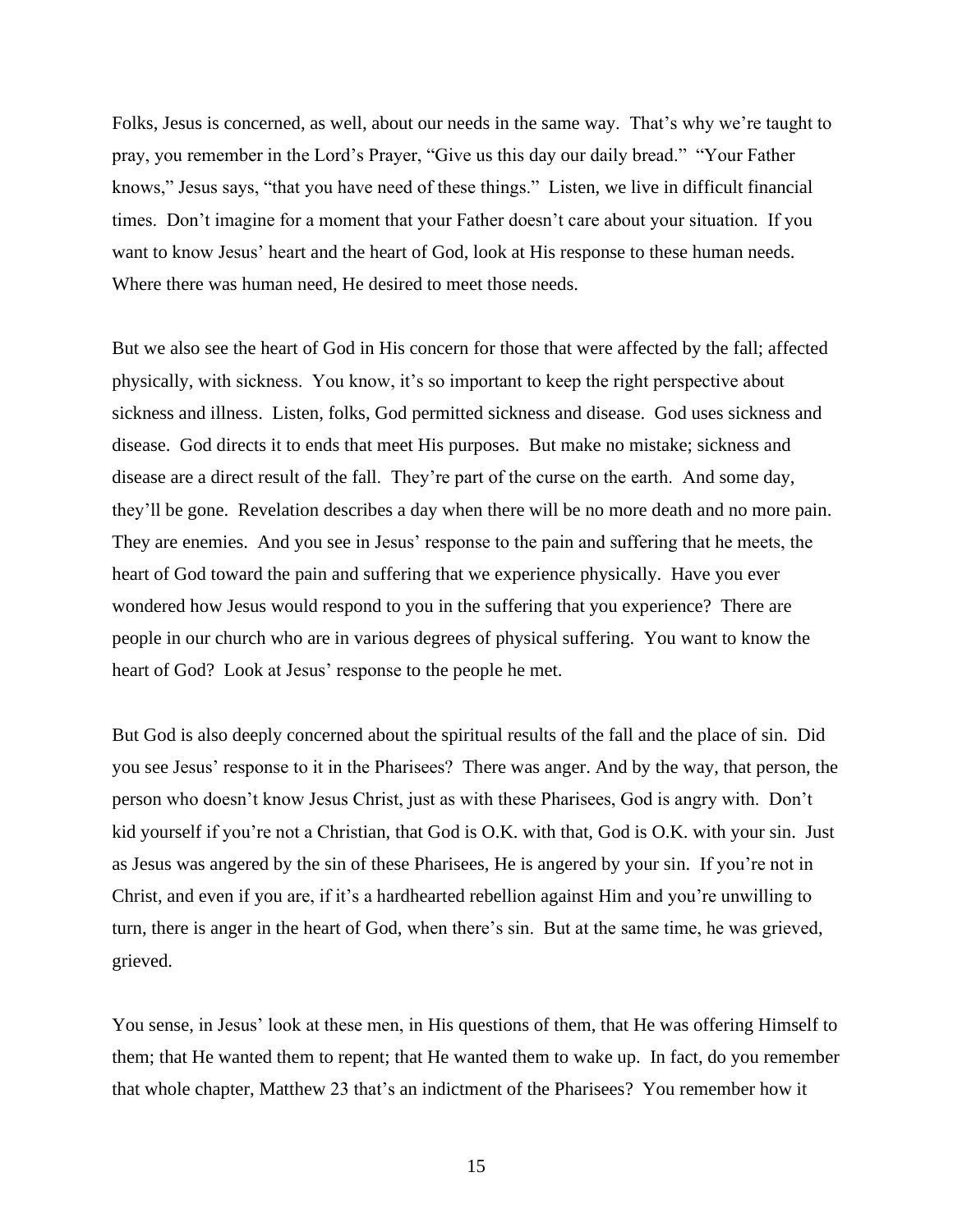ends? Jesus is looking over the city. And he says, "O Jerusalem, Jerusalem! How often would I have gathered you as a hen beneath, chicks beneath her wings! But you would not." You see the heart of God for people...even for these Pharisees. Listen; have you ever wondered how Jesus would respond to you if you don't know Him? Just as He did with these Pharisees, He would offer you Himself. But you would have to turn from your sin.

It's amazing to see the heart of God in the life of Christ. You want to know how God would react to the physical suffering in your life or the lives of those you love? Look at Jesus' response. You want to know what God's response would be to the sinners who will repent and turn? Look at how Jesus responded to those who were willing to come. And if you want to know how Jesus would respond to hardhearted rebellion, look at how He responded to the Pharisees. Here we see the heart of God.

But the story isn't over because the day comes when Jesus gets a trophy Pharisee. Fast forward a few years, just a few years, less than five years from this incident. And Jesus shows up from heaven on the Damascus road. And He gets the fairest, the best and the brightest Pharisee. And He changes him. There's the heart of God.

## Let's pray together.

Father, thank you for opening up your heart to us; for revealing Yourself in the person of Your Son. Father, thank You that we see Your compassion and Your tenderness and Your care for this man with his withered right hand. And we see Your grieving and anger at sin, and the invitation that was really offered to these Pharisees. And there we see Your heart, as well.

Father, I pray that You would help us, who know and love You, to worship You for the gracious, merciful, compassionate God that You are.

And Father, for those who are here tonight, who, like the Pharisees, are hardhearted in their response to You, who are unsubmissive to Your Word, who will not bow their knee, Father show them themselves in the mirror of this passage. And show them, oh God, how You think of them even tonight. And may (before they lay their heads on their pillows tonight), may those here